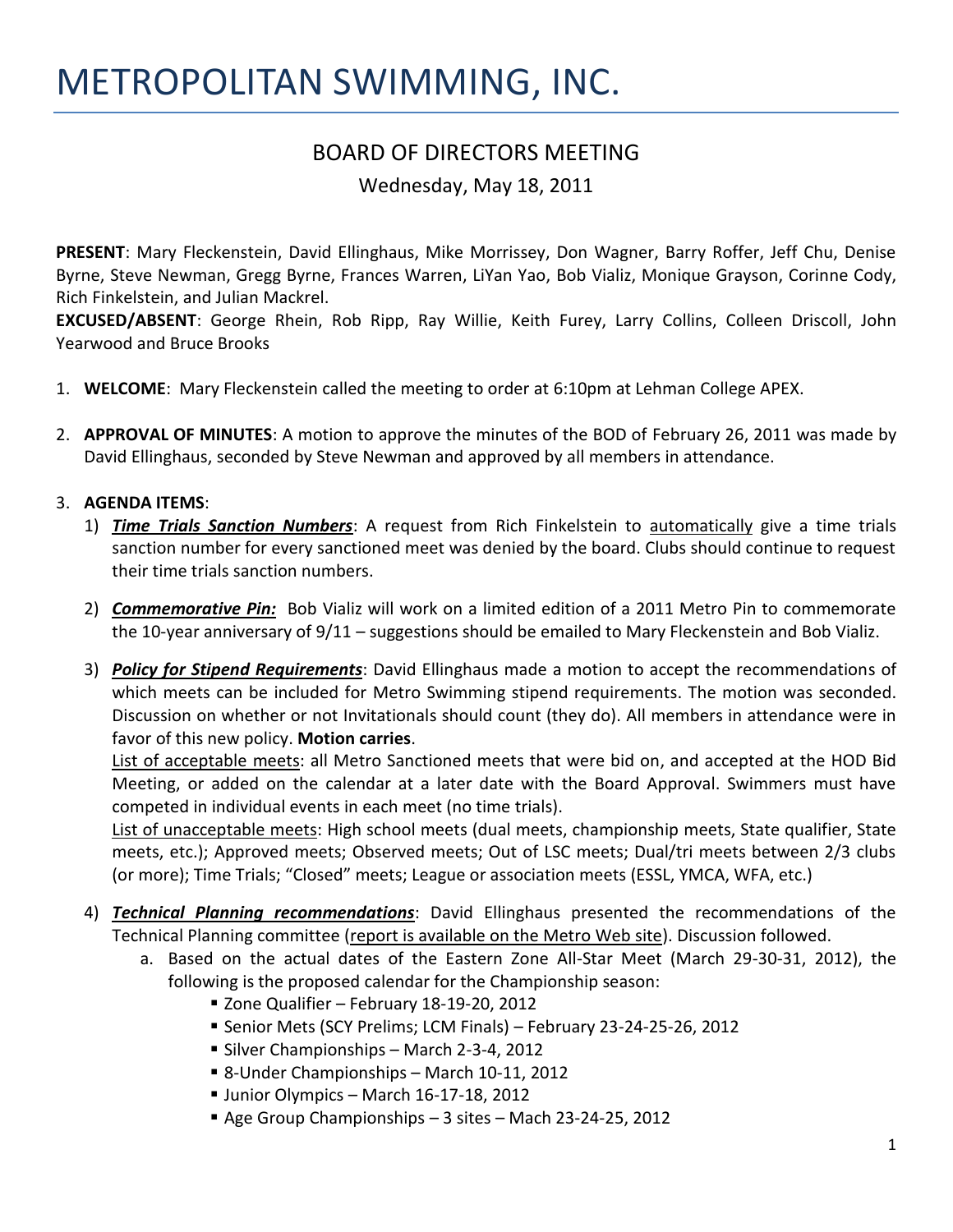- b. Review of Silvers and Age Group alignment for 2011-2012:
	- New Rochelle YMCA and Westchester Wolverines move to Central
	- Fairview Swim Team, Rye YNMCA and Silver Streaks move to North
	- Hurricane Swim Team goes to Central
- c. Changes proposed for Senior Mets Short Course 2012 Olympic Year:
	- **Prelims will be run as short course yards**
	- **Finals will be run as long course meters**
	- All relays will be held SCY at the end of the morning sessions
	- Only 2 relays per team will be accepted (A and B relays only)
	- Thursday session will be held SCY 1650 for women and 1000 for men
	- Sunday distance events will be held in LCM only women 800 free and men 1500 free
- d. Changes proposed for Age Group Championships 2012:
	- 3 sites
	- Time standards changed to be slower than Silvers
	- Maximum of 4 events per swimmer per session
	- Swimmers' age must be 9-18 (no 8-under)
	- Swimmers with NT in an event will be allowed to swim it
- e. Junior Olympics: If we don't find a facility where we can have trials and finals, then go back to Timed Finals

A motion to approve the recommendations of the Technical Planning Committee was made and seconded. Vote: 1 opposed – all others in favor. **Motion carries**.

- 5) *Travel Policy*: All LSC's and Clubs must have a travel policy. This policy must be posted on LSC and Clubs web sites. USA Swimming has one on their web site. A motion was made to use the USA-S Travel Policy and change the words USA Swimming to Metropolitan Swimming. Motion was seconded and approved by all. **Motion carries**.
- 6) *Athletes Reps*: Frances Warren would like to stay on as Athletes Rep. We are all very happy to keep Frances on the Board in addition to Gregg Byrnes and LiYan Yao (Senior Athlete Reps) and Julian Mackrel (Junior Athlete Rep). Frances will be the Senior Athlete Rep. "Liaison to College Swimming".
- 7) *Senior Swimming Proposal – National Swimming Center*: John McIlhargy has made a proposal to Metro Swimming to buy a fractional Ownership for a new facility (NSCC Palms Aquatic Center) that will be build in Fort Myers, Florida. The Palms Aquatic Arena will be built on what was the Boston Red Sox Spring Training Stadium. All information regarding the National Swimming Center Corporation can be found at [www.nationalswimming.org](http://www.nationalswimming.org/) – Both Don Wagner and John McIlhargy spoke about this project:
	- All Metro Teams will have 7 days of training use of the facility at no fee throughout the year
	- Access to sports performance and educational clinics and aquatic conferences
	- All coaches and Metro assigned will have membership in the Champions Sports Club

 Access to sports camps and athletes of the Association of Swimming Professionals, etc. There are many ways that teams could take advantage of the association with this facility. At this time, we are the only LSC being asked to participate. Don Wagner believes that this would be a tremendous opportunity for Metro as opposed to getting time to train at Colorado Springs. In order to buy into this, we would need to either: